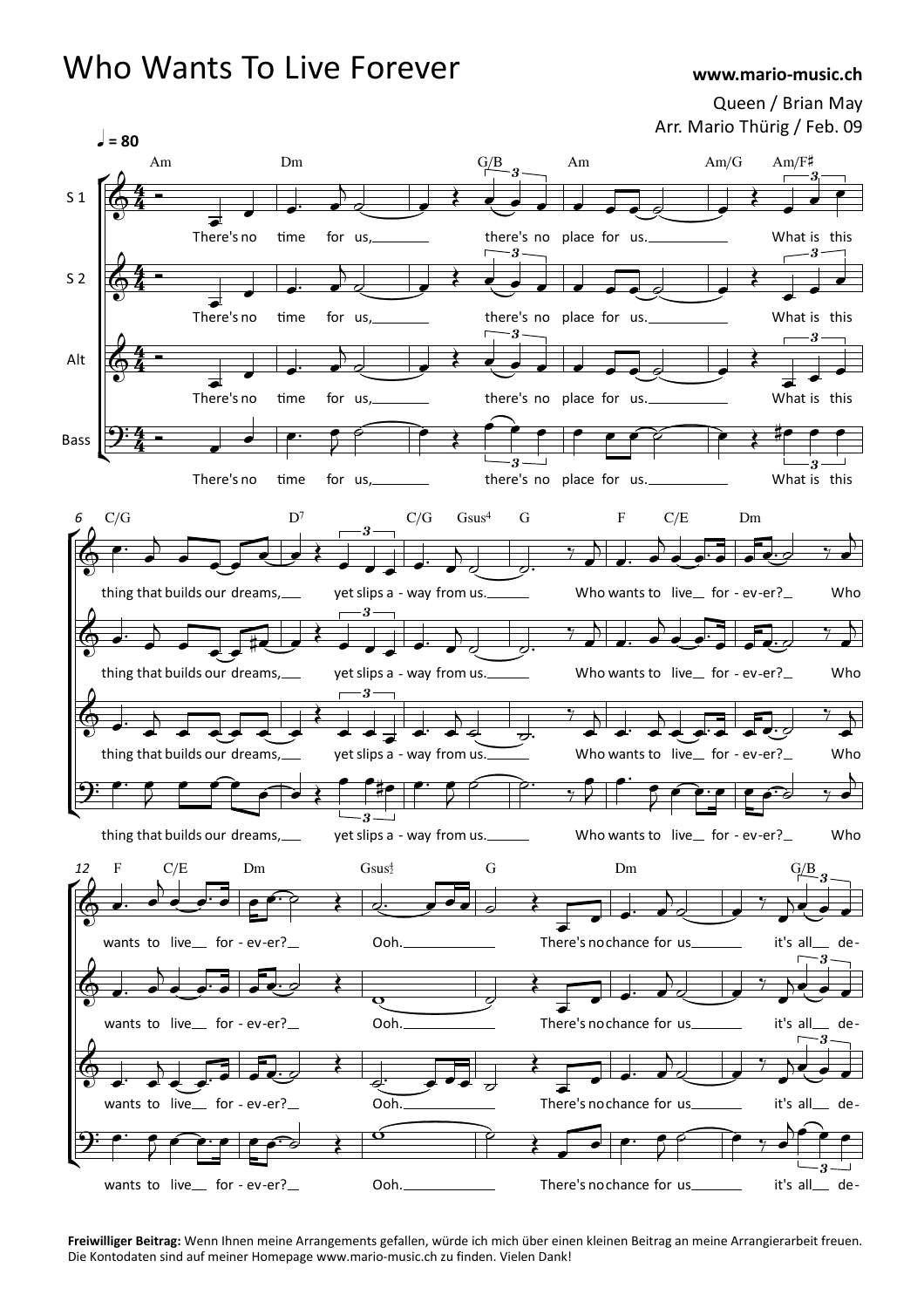



Who dares to love for - ev-er? Ooh, when love must die.

™ ™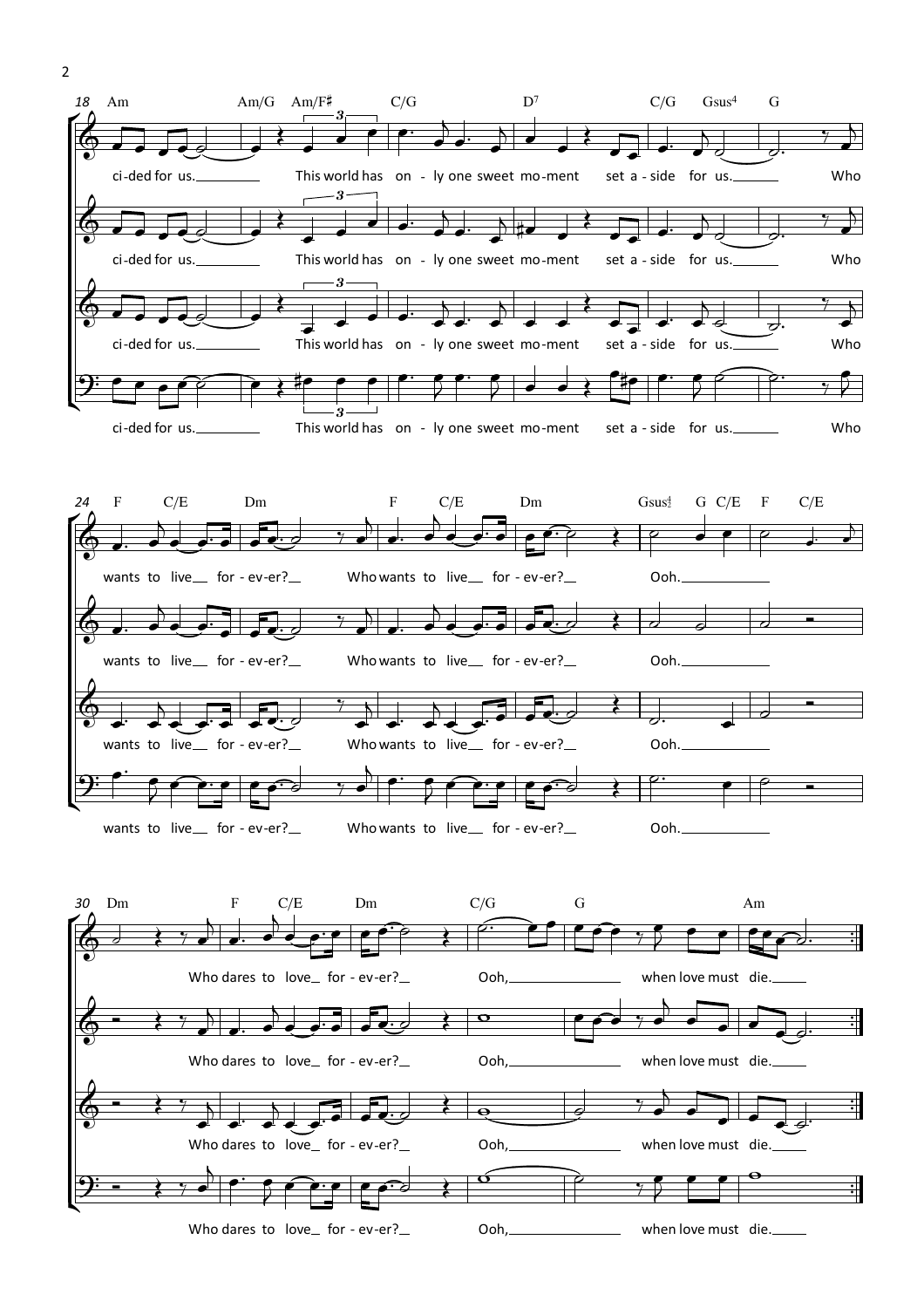